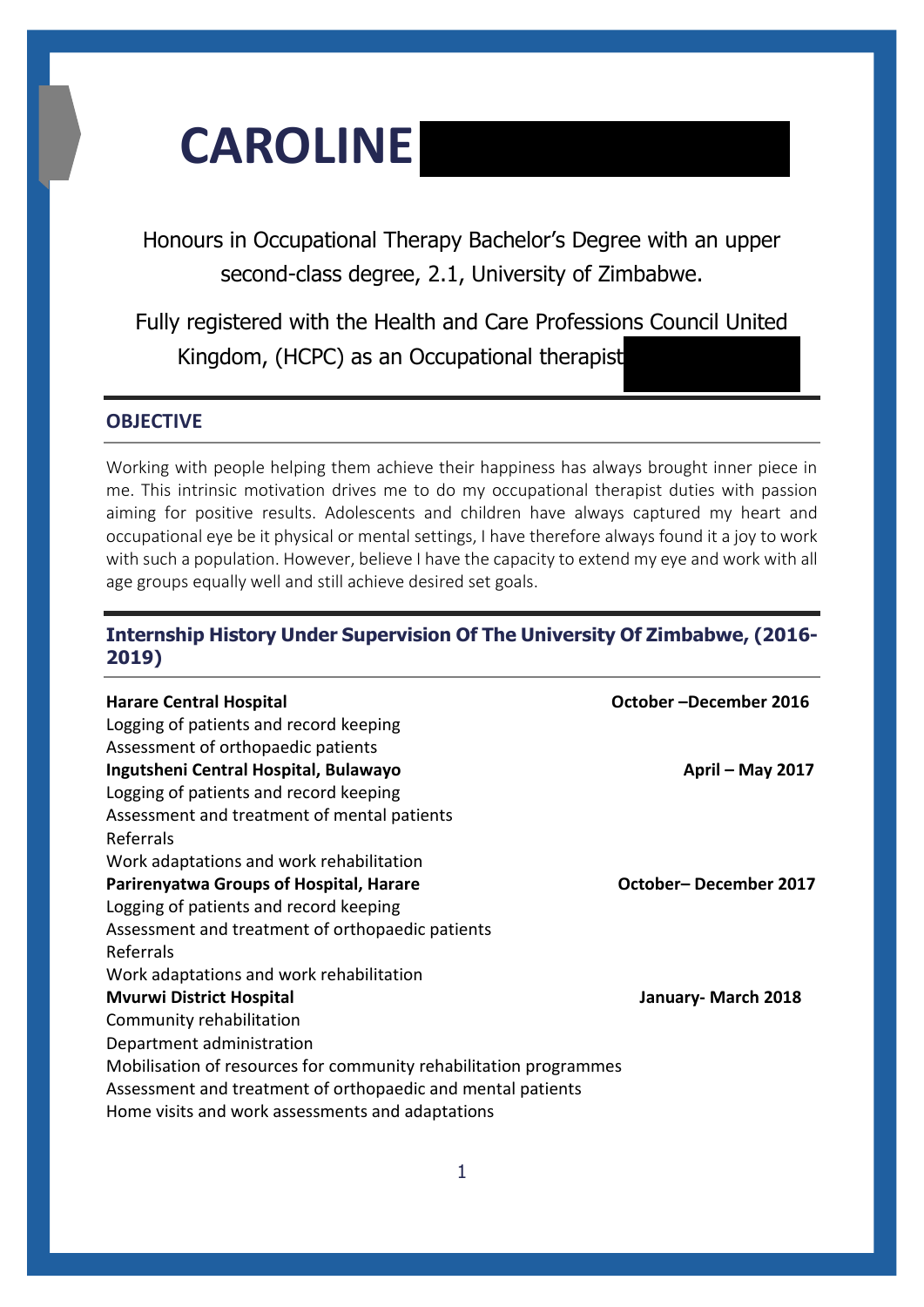| Referrals                                                                                    |                                |  |  |  |
|----------------------------------------------------------------------------------------------|--------------------------------|--|--|--|
| Chikurubi Maximum Prison Psychiatry Unit                                                     | April-May 2018                 |  |  |  |
| <b>Forensic Psychiatry</b>                                                                   |                                |  |  |  |
| Assessment and treatment of detained mental patients                                         |                                |  |  |  |
| <b>St Giles Hospital</b>                                                                     | <b>October - December 2018</b> |  |  |  |
| <b>Adult Neurology</b>                                                                       |                                |  |  |  |
| Logging of patients                                                                          |                                |  |  |  |
| Assessment and treatment of neurology patients                                               |                                |  |  |  |
| Home and work assessments and adaptations and equipment adaptations                          |                                |  |  |  |
| Harare Central Hospital- Child Rehabilitation Unit (CRU)                                     | January- March 2019            |  |  |  |
| <b>Child Neurology</b>                                                                       |                                |  |  |  |
| Logging and keeping of patients' records                                                     |                                |  |  |  |
| Assessment and treatment of children with neurologic insults                                 |                                |  |  |  |
| Outreach programmes and home visits                                                          |                                |  |  |  |
| Planning and organising Caregiver support groups sessions and workshops                      |                                |  |  |  |
| <b>Vimbainashe Learning Institution</b>                                                      | March-April 2019               |  |  |  |
| Child Psychiatry and Learning Disability                                                     |                                |  |  |  |
| Assessment and treatment of child psychiatry and learning disabilities                       |                                |  |  |  |
| <b>Highlands Halfway Home (HHH)</b>                                                          | April- June 2019               |  |  |  |
| Patient logging and record keeping                                                           |                                |  |  |  |
| Assessment and treatment of private psychiatry patients                                      |                                |  |  |  |
| Referrals and home programmes                                                                |                                |  |  |  |
| Rehabilitation of substances and alcohol users                                               |                                |  |  |  |
| <b>WORK EXPERIENCE</b>                                                                       |                                |  |  |  |
| Highlands Wellness Group (Borrowdale Halfway House Branch)                                   | Sept 2019 - current            |  |  |  |
| Resident Occupational Therapist                                                              |                                |  |  |  |
| Daily planning schedule for client engagement, grooming and wellbeing.                       |                                |  |  |  |
| Assessments and drafting treatment plans for the clients, majority of whom suffer from<br>I. |                                |  |  |  |
| mental illness and substance and alcohol overuse.                                            |                                |  |  |  |
|                                                                                              |                                |  |  |  |

- Delivering treatment including group therapy, arts and crafts, role play and drama.
- Referring were needed and communicating with other members of the health care team on client management.
- Discharge planning and home visits.
- Administrative including billing and logging the clients and record keeping.

# **Healing Hands Physiotherapy Clinic <b>Feb 2021 -** Mar 2021 **-** Mar 2021

Volunteer Occupational Therapist (part time)

- Assessed and treated clients with multiple sclerosis, stroke, fractures, lower back pain and other muscular related conditions.
- Managed pain, sensation and aimed to improve functional abilities for the patients.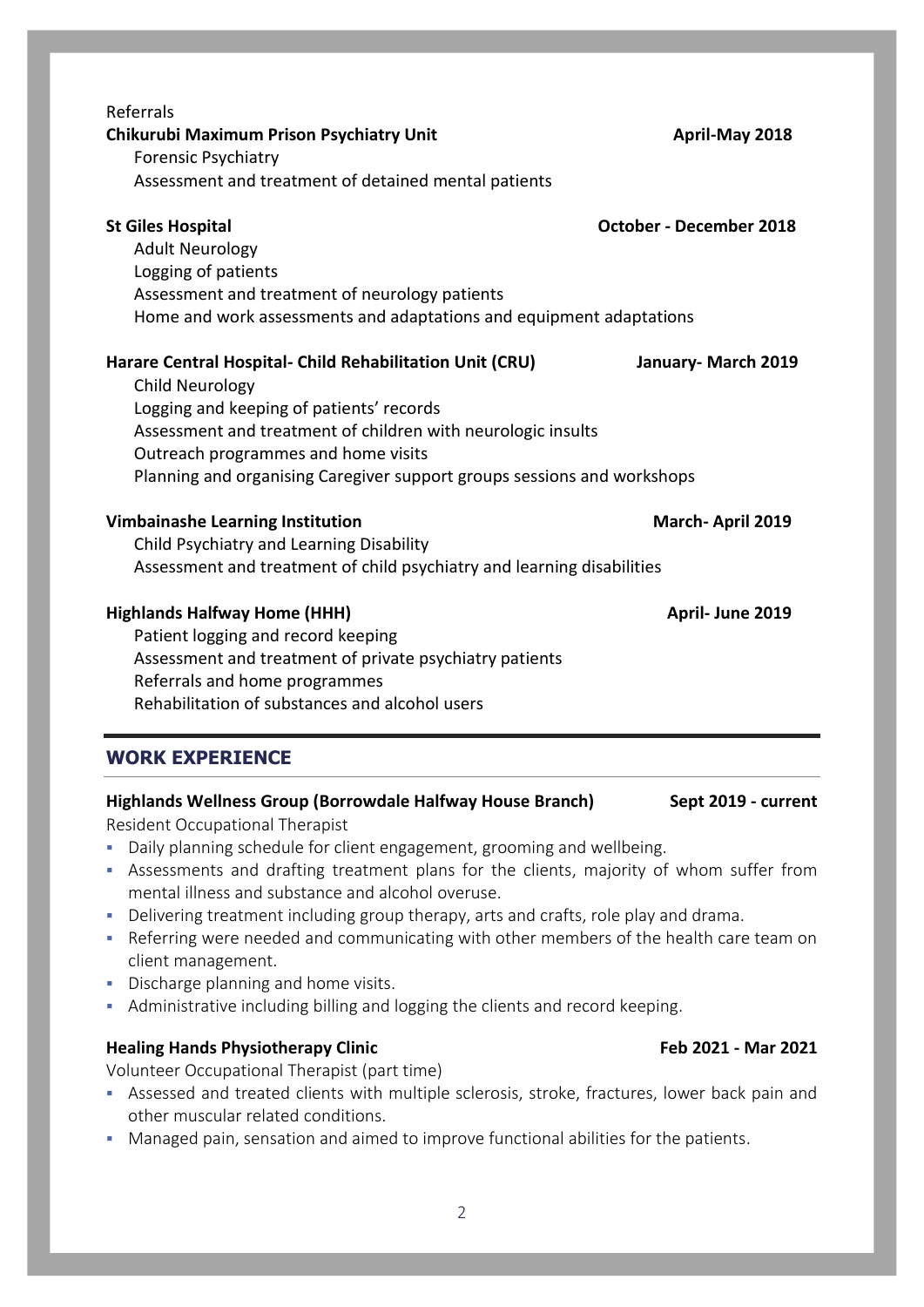- **Home visits for home modifications and reintegration sessions for both the client and** caregivers.
- Work adaptations and ergonomics principles application.
- Counselled and provided psychological support to clients with secondary depression.

# **Occupational Therapist Sep 2019 – current**

Occupational Therapist (part time)

- Consulting private clients (self- and medical- referrals) with various physical conditions, conducting home visits and work visits.
- Assessment of clients and drafting of treatment plans.
- Individual sessions depending on needs of clients, for example neuro clients treated at home.
- Adaptations and retraining of basic ADL skills promoting independence, muscle strengthening and preservation.
- Facilitation of developmental milestones in children with Cerebral Palsy and caregiver education on condition and its management.
- Managing geriatric clients with physical and mental conditions, including palliative care.

# **SKILLS**

- Good communication and interpersonal skills as well as a welcoming nature
- I am very patient and walk with clients through their journey, at their pace
- I am a team player personally (family and church) and professionally
- **Sound computer literacy**
- **Confident and hardworking**

# **EDUCATION CERTIFICATES/PROFESSIONAL AFFILIATIONS**

- Certificate in Clubfoot Management (PONSENTI) University of Zimbabwe (November 2016).
- Certificate in Life Saver International First aid St John Ambulance, Harare (September 2016).
- Certificate in Palliative Care –University of Zimbabwe collaboration with Island Hospice (June 2018)
- Certificate in Hand Rehabilitation University of Zimbabwe in collaboration with St Gorge University Hospital, Britain (March 2018)
- Honours in Occupational Therapy Bachelor's Degree with an upper second-class degree, 2.1, University of Zimbabwe (June 2019)
- Certificate in Arts Therapy in Mental Health, Zimbabwe Medical Association (2020)
- Certificate in Human Rights and Mental Health (WHO 2021)
- Diploma in systemic family Counselling (Mt Hermon Theology Seminary examined by HEXCO, 2021- currently in last term)
- Fully registered with Medical Rehabilitation Practitioners Council of Zimbabwe (MRPCZ) as an Occupational Therapist
- Fully registered with the Health and Care Professions Council United Kingdom, (HCPC) as an Occupational therapist